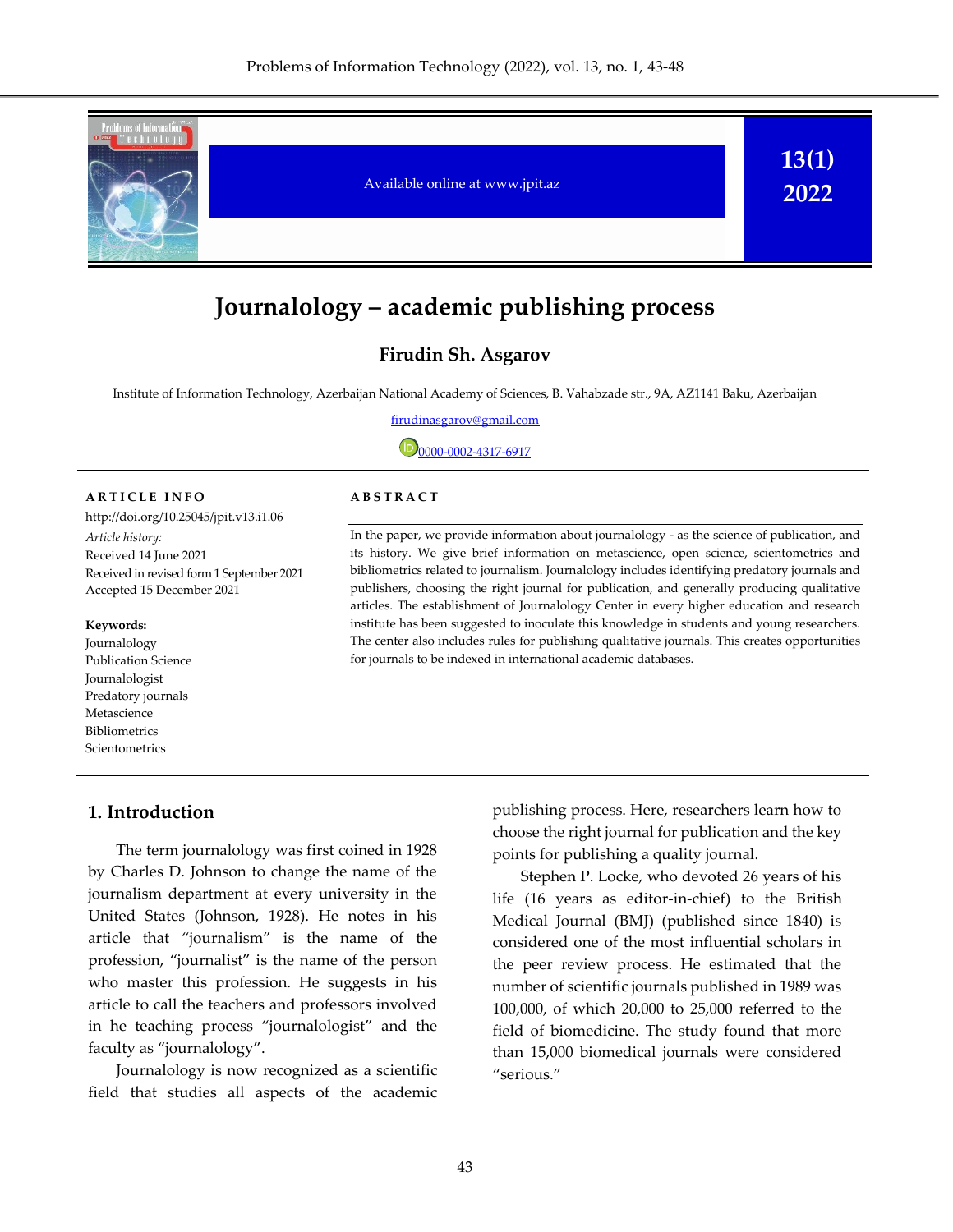Thus, the sharp increase in the number of journals, called the ''explosion'' in science, is in fact a dream. Since the publication of the first scientific journal in 1665, the growth of journals has been 5-7% per year, and this growth has remained stable to this day. Certainly, the correlation between the number of journals and the number of researchers united around these journals remains relatively stable. This regularity is reflected in the 1975 book by John Price on the study of science history (Price, 1961).

These studies are based on unpublished research by Edward J. Hurt, the editor of "Annals of Internal Medicine" journal (This journal has been published since 1927). Comparing the number of journals and the number of researchers who have gathered around them for 30 years, he discovers a constant pattern that each of the 17 journals gathers around 1,000 individuals (Lock, 1989). According to Price's "Basic rule" (rule of thumb) a scientist publishing an article a year studies the content of an article at least once a month and at most once a day. This means that several hundred people support each other in the science business. In addition, every field of science has a tendency to be divided every 10 years, that is, to be grouped into sub-fields. And, of course, there is a need to publish new journals to deliver new knowledge to the public. This establishes a hierarchy of journals. This process is not static, it changes according to the needs of readers and the philosophy of time.

For example, Locke sees BMJ as becoming more general, and considers it expedient to publish articles in new, restricted journals (emerging as a new sub-field) that address challenges. Comparing the articles published in this journal with the articles published 30-40 years ago, he concludes that more original articles and fewer editor articles used to be published in the journal, however, now, on the contrary, more peer-reviewed articles, editor articles, notes, personal experiences, and etc. are published.

In 1990, Eugene Garfield highly appreciated Locke's experience in Current Comments and called him an excellent professor of journalology, i.e., journalologist (Garfield, 1990). Garfield praises the fact that he retired at that time and started teaching journalology. Over the past 20 years, Lock has organized 100 courses on how to identify fake journals and how to properly organize the reviewing process. In his article, Garfield notes that he considers the science of journalology a neologism and it is widely used in human activity. He is concerned about the lack of courses in journalology training centers, and in his article, he emphasizes the importance of including journalology into the curriculum and textbooks' preparation.

The most important point in the publishing process of an article for potential authors is the peer review process. In the first journals published by the Royal Society in England and The Academie Francais (17th century), the peer review process consisted of deciding whether an article should be published or not (Lock, 1985). However, Burnham J.C. showed that editorial review was not used in the publication of articles in medical journals until the end of World War II (Burnham, 1990). In the 19th century, editors of medical journals were anxious about another issue. First, their journals were their own property, and they used them to run various campaigns and convince people. Second and most importantly, many journals were looking for articles to publish, and most of the published articles did not need peer review process. Like other journals, BMJ published non-reviewed articles, reports, and so on.

Nevertheless, Ernest Hart, the editor-in-chief of BMJ from 1867 to 1898, supported the peer review process. Burnham wrote: "Every letter received by the editorial office, each editor article, every paragraph is evaluated by experts with special knowledge in the field" (Hart, 1893).

## **2. The process of selecting articles for BMJ journal**

In the 1990s, BMJ involved 2,000 referees, and detailed information about each of their specialties, interests, and work experience was available on a computer. Unlike restricted journals, BMJ reviewed only half of the articles, not all of them. This was due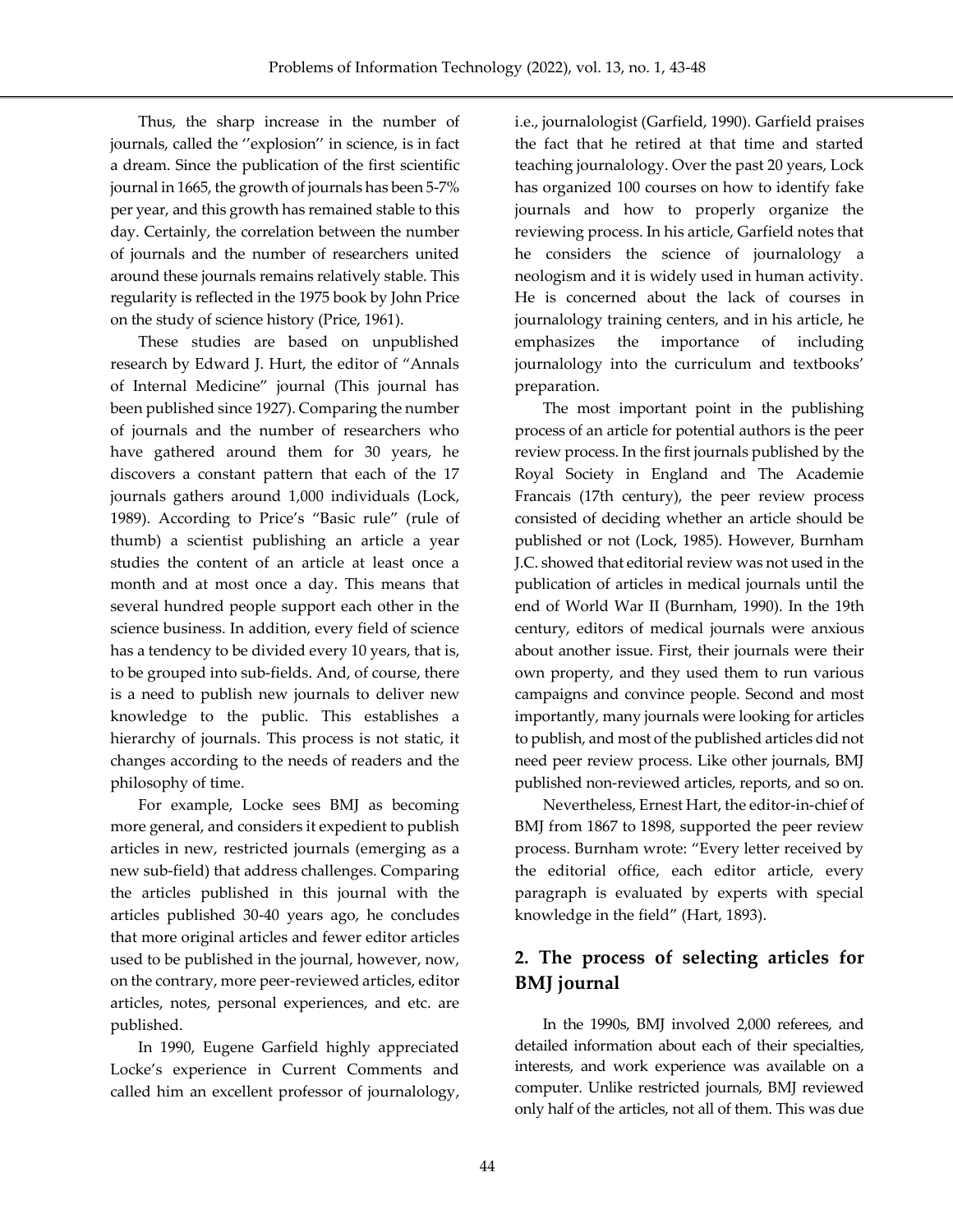to the fact that this journal had full-time editors who conducted the initial evaluation of submitted articles. Articles that were not original or corresponded to restricted journals were rejected. All articles were first read by the BMJ editor, who then sent them either to the referee (if he thinks the article is acceptable) or to another editor (if he thinks the article will be rejected). Here, the referee was asked about the originality of the research, its representation of scientific truth, its medical significance, and whether it complies with the journal's scope in general. Depending on the editorial review, the article was either rejected or submitted to a weekly "jury". The jury consisted of 3 editors, 2 or 3 assistant (junior) editors. Typically, one statistician also participated in these meetings, and the articles of medical interest were subject to statistical peer review (Hart, 1893).

In 1893, Hart identified several critical remarks aimed at an expert evaluation: "It is a difficult method that requires a great deal of labor and daily correspondence and constant vigilance to protect oneself from prejudice and unjust condemnation" (Hart, 1893). Vigilance is based on recommendations that we should give to referees about what we want from them, which in turn is related to creating feedback in the form of appeals to the authors.''

Hart's "bias" is the most difficult criticism to deny. Because many journalologists support the referee not to be aware of the author's identity. They believe that, in this case, the referees can make fairer decision. However, whether blind or non-blind peer review is better is still a matter of argument among scholars in this field.

## **3. IMRAD format**

The structure of the article is also important in the field of journalology. After the 1940s, articles began to be structures in the popular IMRAD format. According to this format, the main part of the article should consist of an introduction, methods, conclusion and decision. Currently, this format is a universally accepted convention for authors. Bradford Hill believes that each section of the article's main body should answer 4 questions: why do you start this research (introduction); What do you do? (methods); What do you get? (conclusion); What does this mean? (decision) (Hill,

1965). Medawar criticized this model, considering that it is impossible to present science with the IMRAD structure (Medawar, 1965). Despite Medawar's disparagement, the IMRAD structure is considered an understanding between the author and the reader. Writing an article about science in an understandable format requires the author to be able to work with literature. The IMRAD structure indicates that the study is planned and allows for better results. Some journalologists believe that if the main issue is addressed in an article, it should be published, regardless of its structure (Altman, 1982, Mahoney, 1977). A good summary should also cover the full content of the article and give a brief answer to Bradford Hill's 4 questions. However, even if the summary contains answers to these questions, it cannot be evaluated by the reader if they are not presented in an appropriate structure. A structured summary prevents this shortcoming by presenting the necessary information correctly (Lock, 1988).

The author, editor, publisher and reader determine whether the journal selected for publication is correct or not. Although the first three of them positively answered to the question of whether the journal is proper or not, the readers often give a negative answer. This is due to the fact that the author publishes a scientific article, finds an article for the editor's journal, and the publishing house earns money from it. The reader is dissatisfied if he/she cannot get the information he/she needs from the article (Riis, 1992).

In general, P. Riis according believes that a good scientific article must meet the following requirements: originality, reliability, clarity and intellectual consistency (Riis, 1992).

The first international congress on biomedical publications was held in Chicago, Illinois in 1989 and is held regularly (8 congresses in total). The main issue here was the reorganization of the peerreview process in journals. Journalology, representing the main points of this process, was considered a separate field of science. The idea that a quality article should be published in a quality journal was at the forefront of the discussions.

The 9th International Congress on Peer Review and Scientific Publication is scheduled for September 8-10, 2022 in Chicago to improve the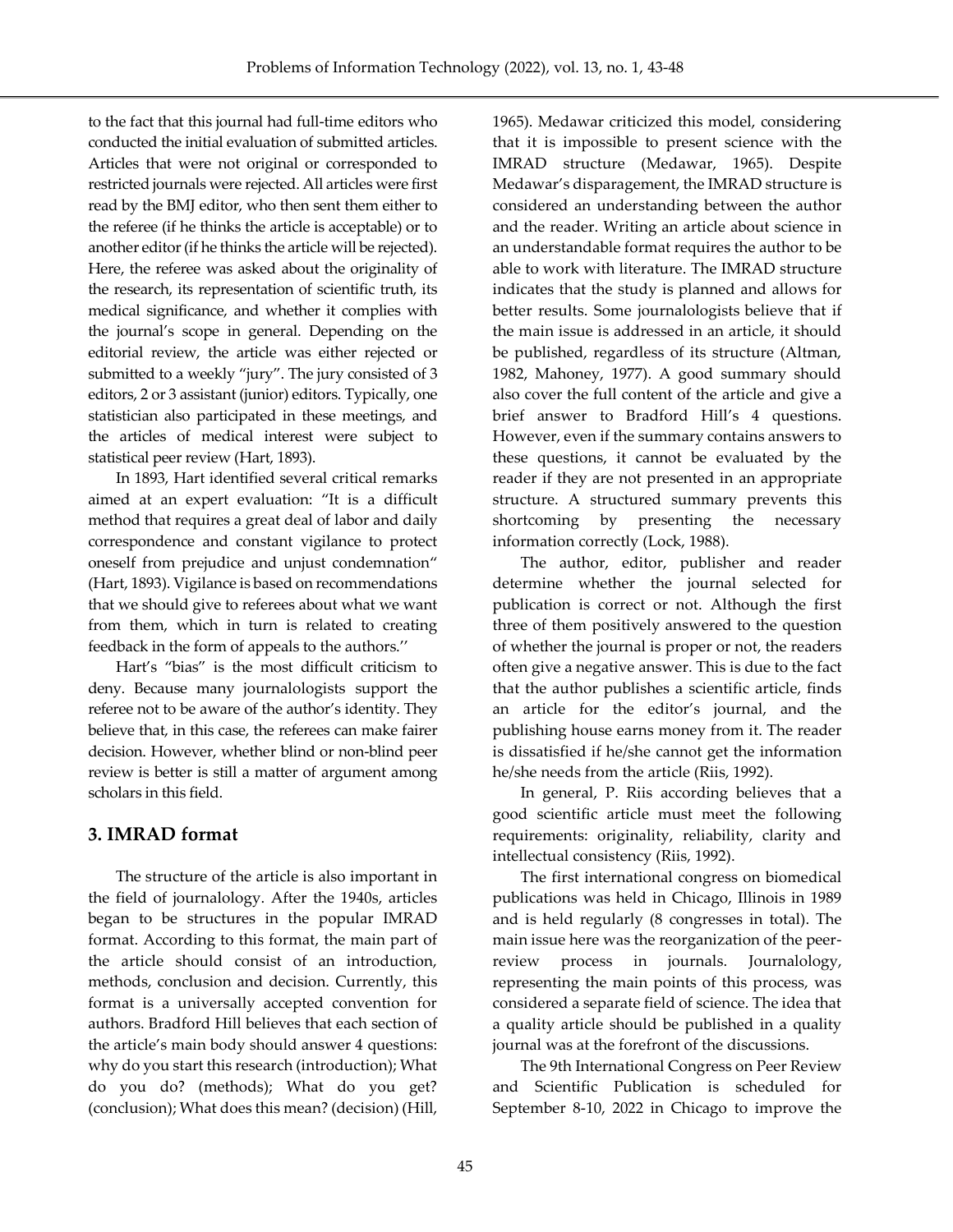quality and reliability of science.

The first conference for editors was held on October 1-4, 2015 in New Delhi, India.

The Centre for Journalology at the Hospital Research Institute (OHRI) is managed by Dr. David Moher. The number of staff is 16. The Centre collaborates with EQUATOR Network and COPE (Committee on Publication Ethics). Here, research is conducted in three spheres: Predatory journals; Reporting Guidelines; Researcher Assessment.

## **4. The scope of journalology**

Generally, journalology is directly related to the following areas: Journal ranking (SCImago Journal Rank, SCOPUS), MEDLINE, Metascience, Open science, Predatory publishing (Beall's List, Cabell's blacklist), Bibliometrics, Scientometrics.

The SCImago Journal & Country Rank is a portal representing the scientific indicators of journals and countries registered in the Scopus database (Elsevier). These indicators can be used in the analysis and evaluation of science.

The SCImago Journal & Country Rank portal is named after the SCImago Journal Rank (SJR) indicator. SJR was developed by SCImago using the popular *Google PageRank* algorithm.

This rating system compiles the ranking tables of journals and countries by fields and regions.

Scopus is the most spectacular abstracting and indexing database of scientific literature in the world. This database offers the researcher to find the necessary information out of millions of articles and theses. Scopus is characterized by quick, easy and comprehensive search capabilities in the process of the scientific literature research. Smart tools track, analyze, and visualize research areas, journals, authors, and organizations. It also uses bibliometric indicators such as SJR and SNIP to evaluate journals.

Scopus enables the researcher to find, track and analyze the information they need. It also has a comprehensive view of all areas of research, such as science, technology, medicine, social sciences, arts and humanities throughout the world.

Scopus database is daily updated and contains 21,000 titles from more than 5,000 international publishers. It includes 20,000 periodicals (2,600 of which are available), 390 trade publications, 370 books, and 5.5 million conference proceedings.

MEDLINE is the main bibliographic database of the US National Library of Medicine. The database contains more than 27 million references to journal articles (in the field of life sciences and biomedicine). These references cover more than 5,200 journals in about 40 languages. MEDLINE is a key component of PubMed search engine.

Metascience, also known as meta-research, is called research on research, science of science, science through the "bird vision". The evaluation area of this sphere includes the organization of the peer review system (pre-publication peer review, postpublication peer review and open peer review). The increase in the number and diversity of scientific organizations requires empirical data on the research process. Thus, based on this data, it is possible to evaluate and apply the research. The research itself is more effective and the results are more reliable. Metaresearch is a constantly evolving scientific field that aims to evaluate and improve research practices. This includes thematic methods, reporting, reproducibility, evaluation and incentives. (how to conduct, report, check, correct, and expand scientific research) (Ionnidis, Fanelli, Dunne, Goodman, 2015).

Open science is used to name various activities to overcome obstacles in the production and exchange of scientific knowledge. This includes open access, open data, free software, open peer review process, crowdfunding and etc. In early 21st century, Science 2.0 and e-Science were used to describe the impact of the Internet on the production and dissemination of scientific knowledge. In 2014, the term "open science" was recognized by everyone. (Burgelman et al., 2019).

"Predatory" publisher publishes one or more "predatory" journals. When analyzing suspicious journals as predators, Jeffrey Beall finds out that several predatory journals are published by the same publisher. This type of publishing house does not include any information about the editor-inchief, editorial staff, referees. (for example, the name of the organization, contact numbers, office addresses, etc.) Despite the fact that the published journals are called international (for example, *International Journal Advances in Social Science and Humanities*), almost no geographical differences are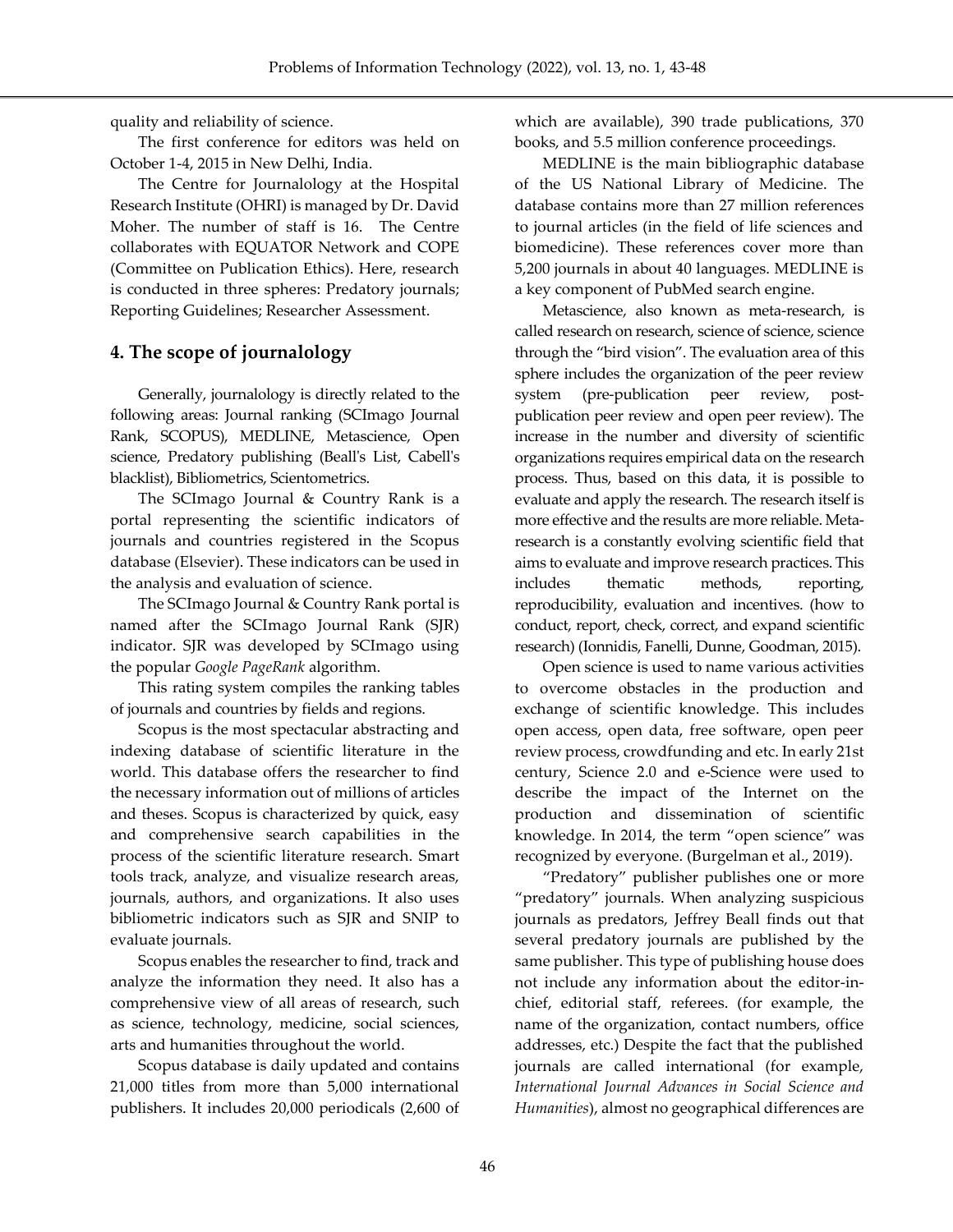followed among the members of the editorial board. Claiming that their content is indexed in international academic databases, they list several Internet resources as indexing databases (for example, the *Google Scholar* search engine). The presence of these or other signs indicates the publisher to be a predator (Beall, 2016, Alguliyev et al., 2020).

Bibliometrics is a set of methods used to measure text and information (Hertzel, 1987). These methods are commonly used in citation analysis and content analysis. Although bibliometric methods are mostly used in the field of library and information science, they can be widely used in other fields. Many research fields use bibliometric methods to assess the impact of a group of researchers or a single article.

The term bibliometrics was first coined in 1969 by English scholar Alan Pritchard to evaluate books, periodicals and etc. by applying mathematical and statistical methods. The study of a large number of scientific documents is a complex of quantitative methods. In this approach, information about publications located in different databases is often used in the study of science. Bibliometrics is a view to science from the "bird flight height". It is used to assess the "hot spots" or "fronts", "social geography" of science, the value of scientific information and scientific productivity of scientists. At the same time, they try to use these indicators as a social tool in the management of science (Pritchard, 1981).

Scientometrics is a field of science that measures and analyzes scientific information. Scientific information is logically organized information obtained during the process of scientific understanding of the laws and phenomena of nature, society and thought. (Alguliyev et al., 2013).

In scientometrics the "research front" is a collection of all current scientific publications and research papers. The concept of "research front" is often compared to the "research core", i.e., a set of knowledge truly and reliably recognized by the scientific community.

John Price, a doctor of physical sciences from the University of London and a doctor of science history from Raffles College, is the first to conduct scientometric research and is known as the "father of scientometrics". He wrote the article a "living tissue of science" and described all the nuances that can be evaluated in texts for scientometrics, i.e., the number and subject of publications, the award for solving a problem, bibliographic references, the volume of the text, etc. (Price, 1951). Scientometrics itself is closely related to evaluation theory. Here, 2 types of variables are used:

a) Parameters desired to be evaluated: scientist's productivity, etc. These variables are called unmeasurable variables.

b) Parameters that can be directly evaluated: number of articles, scientific references, etc. These parameters are called indicators.

John Price also introduces the half-life of scientific literature and law of exponential growth of science (Price's law) (Price, 1951). In his famous article, Networks of scientific papers, he focuses on the relationship between researchers based on references to each other's articles (Price, 1965).

According to the law of exponential growth of science, productivity is unevenly distributed in many fields of science, and each parameter of science (number of researchers, number of articles, etc.) doubles in a certain time interval. For example, Price estimates the number of researchers and scientific articles to double every 10-15 years. This pattern has remained unchanged for 2-3 centuries. Such regularity is observed only in large fields of science, such as physics, chemistry, and biology. For restricted disciplines, exponential growth dependence is replaced by a linear dependence. One of Price's most significant works is Little Science, Big Science, written in 1963 and the foundation of modern scientometrics. (Price, 1963).

Scientometrics uses many scientometric and webometric indicators to evaluate the researcher's scientific activity, scientific journal, university and country rating. For example, the number of articles and references for a researcher (Hirsch index), the number of references to articles published in a journal (impact factor), many academic indicators for the organization (number of foreign students and teachers, number of Nobel and Filds winners, etc.) the country's contributions to world science (activity or attraction indices) are calculated. (Alguliyev et al., 2013).